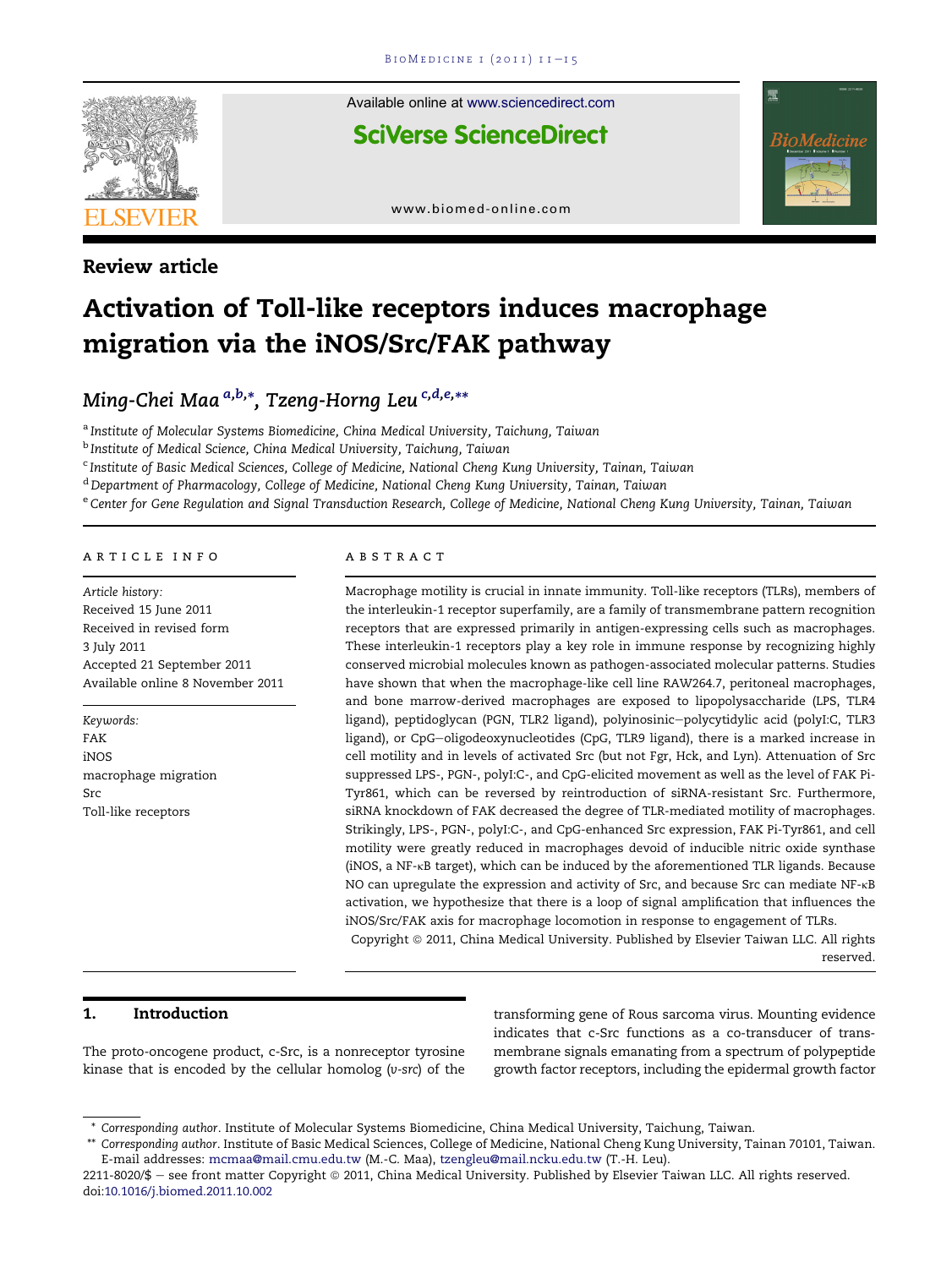receptor [\[1\]](#page-4-0). Although the level of Src is low in most cells, neurons and platelets are known to retain high levels and activity of Src [\[2,3\].](#page-4-0) However, it has been shown that targeted disruption of the src gene in transgenic mice does not result in any obvious phenotypic or functional abnormalities except for osteopetrosis [\[4\].](#page-4-0) Osteopetrosis is a skeletal abnormality caused by a defect in osteoclasts [\[5\],](#page-4-0) which are derived from hematopoietic precursors of the monocyte/macrophage lineage [\[6\]](#page-4-0). Osteoclasts function as resorbers of mineralized bone during bone homeostasis [\[7\].](#page-4-0) Deletion of Src leads to impaired bone resorption, which can be partly attributable to reduced osteoclast motility [\[7\]](#page-4-0). Although Src is indispensable in osteoclast function, its low basal expression conceals its physiological significance in macrophages. Recently, we demonstrated that nitric oxide synthase (iNOS)-induced activation of the Src and FAK pathway is responsible for macrophage migration in cells exposed to lipopolysaccharide (LPS). Strikingly, similar results were obtained in macrophages that had been exposed to peptidoglycan (PGN), polyinosinic-polycytidylic acid (polyI:C), and CpG-oligodeoxynucleotides (CpG). In this review, we focus on the role that Src, FAK, and the upstream signaling protein iNOS play in macrophage motility in response to various Tolllike receptor (TLR) ligands.

## 2. Macrophages

Macrophages are important participants in innate immunity. They are ubiquitous and present in most tissues, and function as sensors of endogenous or exogenous danger signals by eliciting numerous immunological, inflammatory, and metabolic processes. In the developing embryo, the progenitors of macrophages differentiate in the yolk sac into monocytic tissue macrophages under the influence of granulocyte macrophage colony stimulating factor and macrophage colony-stimulating factor. In adults, pluripotent stem cells in bone marrow can develop into promonocytes (macrophage progenitors). Unlike the nonproliferating and short-lived monocyte-derived macrophages in inflammatory sites, tissue-derived macrophages maintain their numbers through homeostatic proliferation and appear to survive for at least 6 weeks [\[8\]](#page-4-0). With the ability to eliminate opsonized pathogens through diverse surface receptors and antigen presentation, macrophage recruitment to sites of infection as well as mobilization of activated macrophages from the infection area to the regional lymph node are crucial physiological processes in host defense. Disturbed regulation of this process results in pathological disorders such as atherosclerosis, sepsis, and autoimmune disorders.

#### 3. Toll-like receptors

As crucial players in innate immunity, macrophages recognize invaded microorganisms via the interaction between the conserved structure called pathogen-associated molecular patterns (PAMPs) in microorganisms and their patternrecognition receptors, such as TLRs [\[9\]](#page-4-0). TLRs contain N-terminal extracellular leucine-rich repeats that recognize specific pathogen components, a membrane-spanning domain that determines the cellular localization, and a C-terminal intracellular region similar to that of the interleukin-1 (IL-1) receptor known as the Toll/IL-1 receptor (TIR) domain, which is pivotal for downstream signaling [\[10\].](#page-4-0) A total of 12 TLRs have been identified in mice and a total of 10 have been identified in humans [\[9\]](#page-4-0). Certain TLRs (i.e., TLR1, 2, 4, 5, 6, and 11) are detected on the cell surface, whereas others (i.e., TLR3, 7, 8, and 9) are found almost exclusively in intracellular compartments such as endosomes [\[9,11\]](#page-4-0). TLR2 can recognize PGN, a major bacterial cell wall component. TLR4 acts as a signaling receptor for LPS, an outer membrane component of Gram-negative bacteria [\[12,13\].](#page-4-0) TLR3 can sense viral double-stranded RNA [\[14\]](#page-4-0) and TLR9 can detect the unmethylated CpG that are frequently found in bacteria, but not in vertebrate DNA [\[15\]](#page-4-0). Subsequent to recognition of a PAMP, TLR will recruit a combination of TIR-containing adaptors, including MyD88, TRIF, TRAM, and TIRAP/Mal. It is well-established that TLR9 utilizes MyD88, TLR3 needs TRIF, TLR2 requires MyD88 and TIRAP, and that TLR4 uses all four of the aforementioned adaptors [\[10\]](#page-4-0). Through individually preferential adaptors, engagement of TLRs triggers downstream signaling pathways that activate MAP kinase or NF-kB, which in turn produces proinflammatory cytokines required for host defensive strategies [\[9,11,16\]](#page-4-0).

#### 4. Inducible nitric oxide synthase

Nitric oxide (NO) is a unique diffusible messenger molecule that is produced via the oxidation of  $L$ -arginine by enzymes known as nitric oxide synthases (NOSs) [\[17\].](#page-4-0) Three distinct isoforms of the enzyme have been identified and characterized. Whereas  $Ca^{2+}/c$ almodulin can regulate the activity of constitutively expressed neuronal (n) and endothelial (e) NOS, the activity of inducible (i) NOS is independent of  $Ca^{2+}/cal$ calmodulin and is only induced by bacterial products as well as inflammatory cytokines. A low level of constitutively produced NO is a crucial mediator for a variety of physiological functions including regulation of neurotransmission, vasodilation, smooth muscle relaxation, and inhibition of platelet aggregation. In contrast, activated TLR pathways trigger a high level of NO production by transcriptional and post-transcriptional mechanisms that enhance the expression of iNOS in macrophages and other effector cells [\[18\]](#page-4-0). It is also well-established that some pathological processes such as inflammation and tumor development can be induced by sustained, chronically produced NO. Soluble guanylyl cyclase (sGC) is a cytosolic, heme-containing heterodimer comprising  $\alpha$  and  $\beta$  subunits whose activity can be modulated by NO. Binding of NO to the sGC heme prosthetic group activates sGC, which in turn leads to the conversion of guanosine 5'-triphosphate to the secondary intracellular messenger cGMP. Accumulation of cGMP results in transmission of NO signals to downstream effectors such as cGMP-regulated phosphodiesterase, cGMPdependent protein kinase, and cGMP-gated cation channels, leading to physiological and pathological responses [\[19\].](#page-4-0)

#### 5. The Src family kinases

Cellular Src is a 60-kDa nonreceptor, membrane-associated tyrosine kinase that serves as the archetype for a group of Src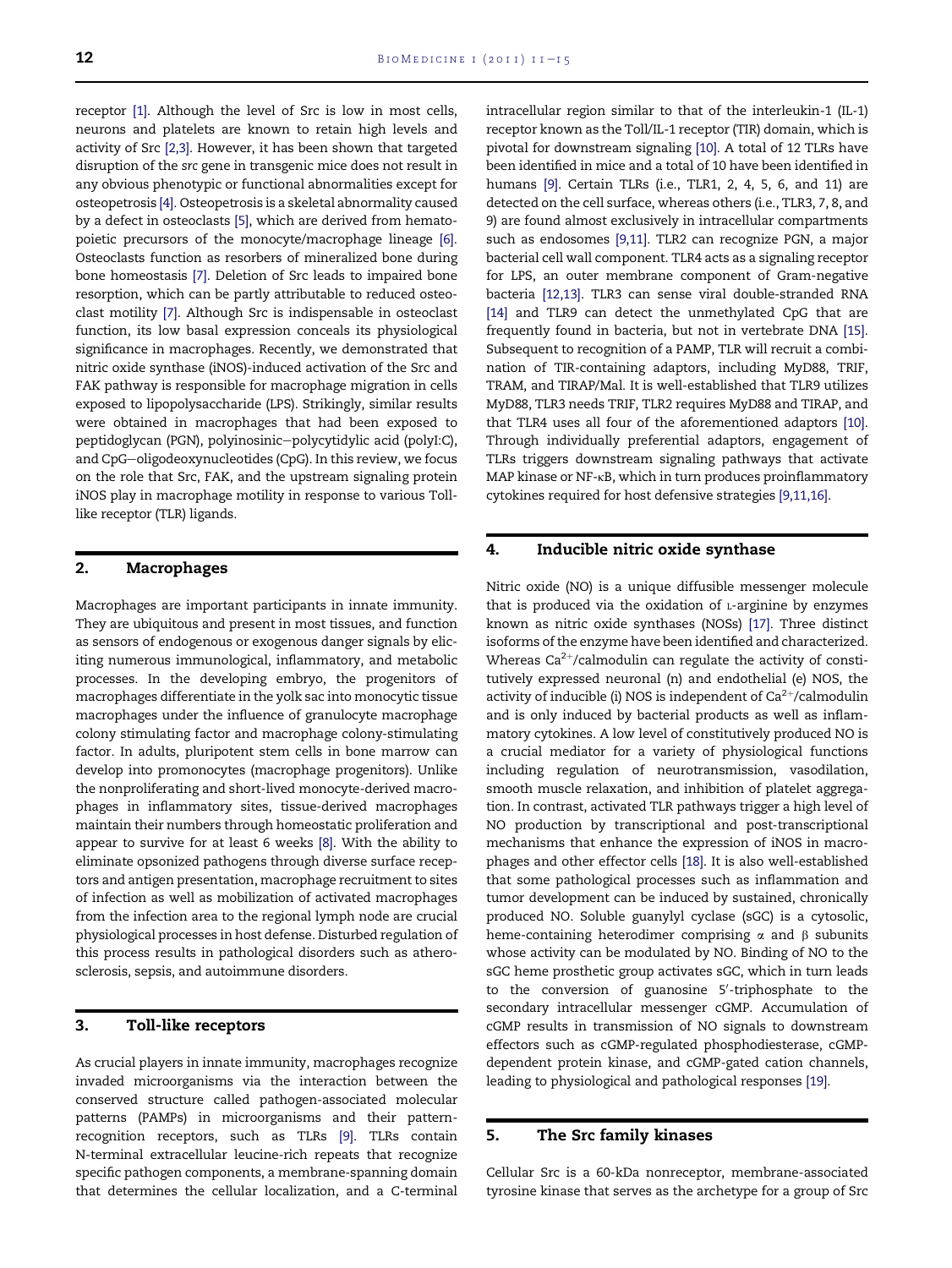family tyrosine kinases (SFKs), including Yes, Fyn, Lck, Fgr, Hck, Lyn, and Blk [\[20\].](#page-4-0) Several SFKs are expressed in multiple isoforms because of the use of alternative start codons or alternative splicing patterns. Alignment of the amino acid sequence of the SFK members reveals their structural similarity. The conserved regions comprise an N-terminal myristylation signal that is responsible for the association of SFK with the plasma membrane; a unique region where the greatest sequence divergence among SFK members occurs; an SH3 domain and an SH2 domain that are responsible for direct protein-protein interaction; an SH2/kinase linker; an enzymatic domain; and a C-terminal regulatory region. Tyr416 and Tyr527 are two important phosphorylation sites that are located within the kinase domain and the C-terminal regulatory region, respectively. Unlike the self-mediated phosphorylation of Tyr416 (Pi-Tyr416) that enhances the catalytic activity of Src, CSK (a Cterminal Src kinase)-mediated phosphorylation of Tyr527 (Pi-Tyr527) downregulates Src activity. Based on mutational studies and X-ray crystallographic analyses, a model in which Src is held in an inactive conformation by the intramolecular association between SH2 and Pi-Tyr527 as well as SH3 and the SH2/kinase linker is proposed [\[21\]](#page-4-0). Disruption of these interactions will cause Src to become active and mediate Pi-Tyr416.

## 6. Constitutive expression of myeloidspecific Src family kinases

Src, Yes, and Fyn are widely expressed in most tissues, whereas the distribution of other members of the SFK family exhibits a more tissue-specific distribution, mainly in cells of hematopoietic lineage [\[22\].](#page-4-0) Lyn, Fgr, and Hck are myeloidspecific SFK members that are predominantly expressed in macrophages. Given that the release of eicosanoid mediators from LPS-treated RAW264.7 macrophages and the development of tumoricidal activity of LPS-stimulated murine peritoneal macrophages (PEMs) were impaired by herbimycin A (a tyrosine kinase inhibitor) [\[23\]](#page-4-0) and that TLR4 did not possess intrinsic tyrosine kinase activity, Lyn, Fgr, and Hck seemed to be responsible for LPS-mediated tyrosyl phosphorylation and macrophage activation. Surprisingly, macrophages derived from mice with the combined deficiency of Lyn, Fgr, and Hck still retain full LPS responsiveness [\[24\]](#page-4-0), a finding that implies that these three myeloid SFKs are not obligatory for LPSevoked macrophage activation and that their exerted effects might be compensated by other tyrosine kinases.

## 7. Inducible expression of Src

Mounting evidence indicates that sustained activity of SFKs is indispensable for LPS-elicited responses [\[25\].](#page-4-0) Because knockout of Lyn, Fgr, and Hck does not hamper macrophage activation, nonmyeloid-specific SFKs are likely to compensate for the loss of their myeloid-predominant relatives. To circumvent the obstacle of their low basal protein expression as well as the need for their sustained activation, the potential tactic that macrophages might utilize is to have the nonmyeloid SFK members become LPS-inducible. Given that Src is indispensable for resorbing activity of macrophage-related osteoclasts, Src is likely to be the elusive and long-sought after SFK responsible for LPS-mediated macrophage activation. Indeed, LPS augments the expression of Src in both RAW264.7 macrophages and PEMs in a time-dependent manner. The upregulation of Src observed in macrophages recovered from LPS-challenged rats further implicates its physiological significance [\[25\]](#page-4-0). In agreement with the results obtained from  $lyn^{-/-}$ fgr<sup>-/-</sup>hck<sup>-/-</sup> macrophages, Src with its expression induced by LPS, is an attractive, compensating candidate for the defect of Lyn, Fgr, and Hck. Intriguingly, Src induction is also detected in RAW264.7 macrophages, PEMs and bone marrow-derived macrophages (BMDMs) treated with PGN, polyI:C, and CpG. This LPS-, PGN-, polyI:C-, and CpG-induced Src expression can be attributed to the increased level of the src transcript [\[26\]](#page-4-0). In contrast, the expression of Lyn, Fgr, and Hck is almost unaltered in RAW264.7, PEMs, and BMDMs in response to various TLR ligands [\[26\]](#page-4-0). The inducible characteristic of Src implicates its importance in relaying signals triggered by diverse PAMPs.

## 8. Focal adhesion kinase

Focal adhesion kinase (FAK) was initially identified as an Src target by immunological screening of the cDNA library with a panel of monoclonal antibodies directed against putative v-Src substrates [\[27\].](#page-4-0) FAK is an intracellular tyrosine kinase that participates in a wide-ranging spectrum of integrin-elicited biological activities including proliferation, survival, cell adhesion, and migration [\[28\]](#page-4-0). Deficiency of FAK results in embryonic lethality, characterized by impaired fibroblast motility [\[29\]](#page-4-0). Upon integrin stimulation, FAK becomes activated and autophosphorylated at Tyr397, the binding site for Src. This process facilitates Src-mediated FAK phosphorylation on several tyrosine residues including Tyr861, whose phosphorylation promotes FAK Pi-Tyr397 [\[30\]](#page-4-0). FAK was initially thought to be absent or expressed at low levels in monocyte/ macrophages [\[31\].](#page-4-0) However, studies have shown that FAK is present in macrophages [\[32\]](#page-4-0). To study the physiological significance of FAK in macrophages, Owen et al. [\[33\]](#page-4-0) generated myeloid-specific conditional FAK-knockout mice. Intriguingly, macrophages devoid of FAK displayed motility defects that coincided with reduced levels of adhesion turnover, elevated protrusive activity at the cell periphery, and a marked inability to form lamellipodia. In addition, recruitment of macrophages to sites of inflammation was shown to be impaired in the absence of FAK [\[33\].](#page-4-0) These findings indicate that FAK plays a major role in the regulation of macrophage mobility.

## 9. The role of iNOS/Src/FAK axis in Toll-like receptor-mediated macrophage motility

Based on the findings from seminal studies that NOS inhibitors suppress human monocyte chemotaxis [\[34\]](#page-4-0) and that decreased polymorphonuclear granulocyte extravasation in peritoneal cavity was detected in zymosan-challenged iNOSdeficient mice [\[35\]](#page-4-0), NO is now believed to be a key regulator of leukocyte locomotion during inflammation and tissue injury. Indeed, consistent with reduced LPS-, PGN-, polyI:C-, and CpG-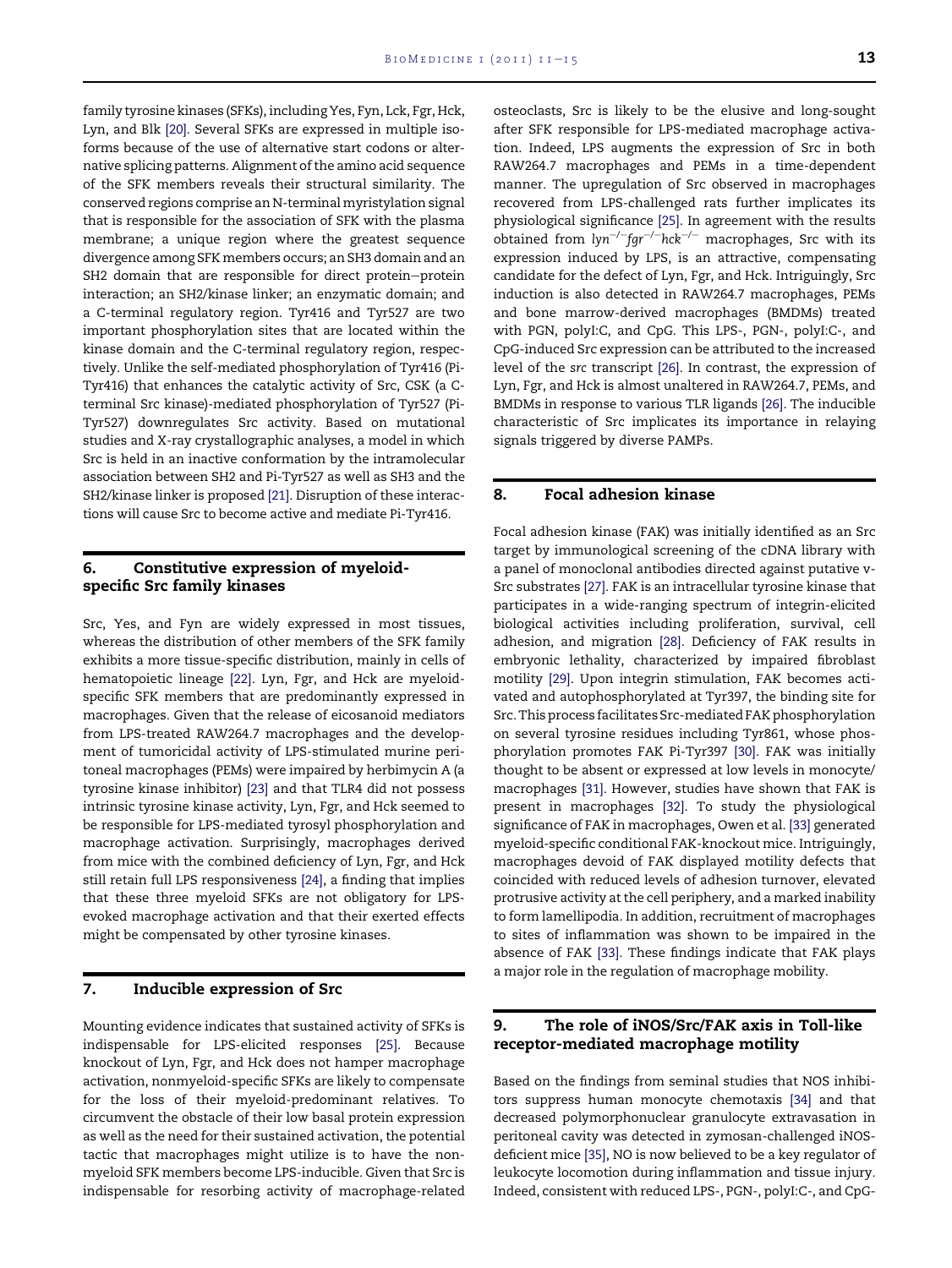mediated macrophage migration by 1400 W (an iNOS-selective inhibitor), suppressed migration evoked by these TLR agonists was observed in iNOS null PEMs [\[26,36\].](#page-4-0) This iNOS deficiency caused defects in LPS-, PGN-, polyI:C-, and CpG-induced motility was not due to the general inability of cells to mobilize, because analogs of iNOS downstream mediators, SNAP (a NO donor) and 8-bromo-cGMP (8-Br-cGMP, a permeable cGMP analogue), were able to augment the migratory ability of iNOSdeficient macrophages in a way comparable to that of wildtype macrophages. These results indicated the participation of the NO/cGMP pathway in macrophage movement in response to activated TLRs [\[26,36\]](#page-4-0). Given that LPS-, PGN-, polyI:C-, and CpG-evoked macrophage motility was inhibited by PP2 (an SFK inhibitor), one interesting question turned out to be the relation between iNOS and SFKs. Because (1) LPSmediated Src induction was labile to 1400 W and ODQ (an sGC inhibitor); (2) Src, but not its myeloid relatives, could be induced by SNAP and 8-Br-cGMP; (3) there was a concomitant



Fig.  $1$  – Engagement of TLRs leads to macrophage migration. As various PAMPs (i.e., LPS, PGN, polyI:C, and CpG) activate their respective TLRs, NF-KB will be activated and increase the expression of iNOS. NO, the second messenger generated by iNOS, will elevate the expression and activity of Src, which causes FAK activation and macrophage motility. Because Src increases the activity of NF-kB, thereby a signal amplification loop can be constructed. This model reveals a general mechanism utilized in macrophages when their TLRs are occupied.

decrement of Src and cell migration in iNOS-null PEMs exposed to LPS, PGN, polyI:C, and CpG; and (4) the motility and Src induction in LPS-stimulated PEMs devoid of iNOS could be restored by SNAP and 8-Br-cGMP to a level comparable to that detected in wild-type PEMs inspired us to question whether Src might be the main SFK required for TLR-mediated NO/ cGMP-dependent macrophage locomotion. Indeed, Src attenuation led to reduced LPS-, PGN-, polyI:C-, CpG-, and SNAPevoked motility in RAW264.7 macrophages, and ectopically expressed avian Src rescued this defect. These results support the hypothesis that Src induction mediated by NO/cGMP is involved in macrophage mobilization in response to engagement of TLRs. As a downstream target of Src, the elevated level of Tyr861 phosphorylated FAK in LPS-, PGN-, polyI:C-, and CpG-treated macrophages was suppressed by Src attenuation and reversed by reintroduction of siRNA-resistant Src. The reduction of LPS-elicited FAK Pi-Y861 in both RAW264.7 and rat PEMs pretreated with iNOS inhibitor indicated that Src-mediated FAK Pi-Y861 might be responsible for LPS/iNOSinduced cell migration. Indeed, LPS-mediated FAK Pi-Y861 was inhibited in PEMs devoid of iNOS. Similar results were obtained in iNOS-null PEMs that had been stimulated with PGN, polyI:C, or CpG. Notably, FAK attenuation impaired macrophage motility in response to LPS, PGN, polyI:C, and CpG, revealing the importance of the iNOS/Src/FAK axis in TLR ligand-elicited macrophage migration.

## 10. Conclusions and future perspectives

In contrast to the large repertoire of rearranged receptors utilized by B and T cells in adaptive immunity, the innate immune response mechanisms recognize microorganisms via a limited number of germline-encoded PAMP recognition receptors including TLRs. Irrespective of their localization and utilization of different TIR-containing adaptors, engagement of TLRs lead to the activation of NF-kB and increased expression of iNOS, and proinflammatory cytokines. Given that the aforementioned TLRs are located on either plasma membranes (i.e., TLR2 and TLR4) or endosome (i.e., TLR3 and TLR9), and their mediated signaling pathways can be divided into MyD88-dependent (i.e., TLR2, TLR4, and TLR9) and -independent (i.e., TLR3) pathways, the iNOSmediated upregulation of Src and activation of FAK in response to engagement of various TLRs might be a general mechanism of macrophage motility. Given that Src elevated the activity of NF- $\kappa B$ [\[37,38\],](#page-4-0) thereby a signal amplification loop can be established. With what we have learned from studies conducted in murine RAW264.7 macrophage cell line as well as PEMs recovered from normal versus iNOS $^{-/-}$  mice, a simple model illustrating the responsible mechanism for TLR ligands-ignited, iNOS-dependent macrophage motility was proposed in Fig. 1. Considered mobilization of activatedmacrophages from infection sites to the regional lymph node where they present antigens to naïve  $CD4^+$ T cells is an essential and crucial step in activating the adaptive immunity [\[11\]](#page-4-0); therefore, we speculate that the iNOS  $\rightarrow$  Src  $\rightarrow$ FAK signaling pathway might be an important general mechanism utilized by TLR-engaged macrophages required in host defenses. Considering the fact that the accumulation of macrophages contributes to progression of diseases such as cancer and chronic inflammatory diseases, our data highlight the potential